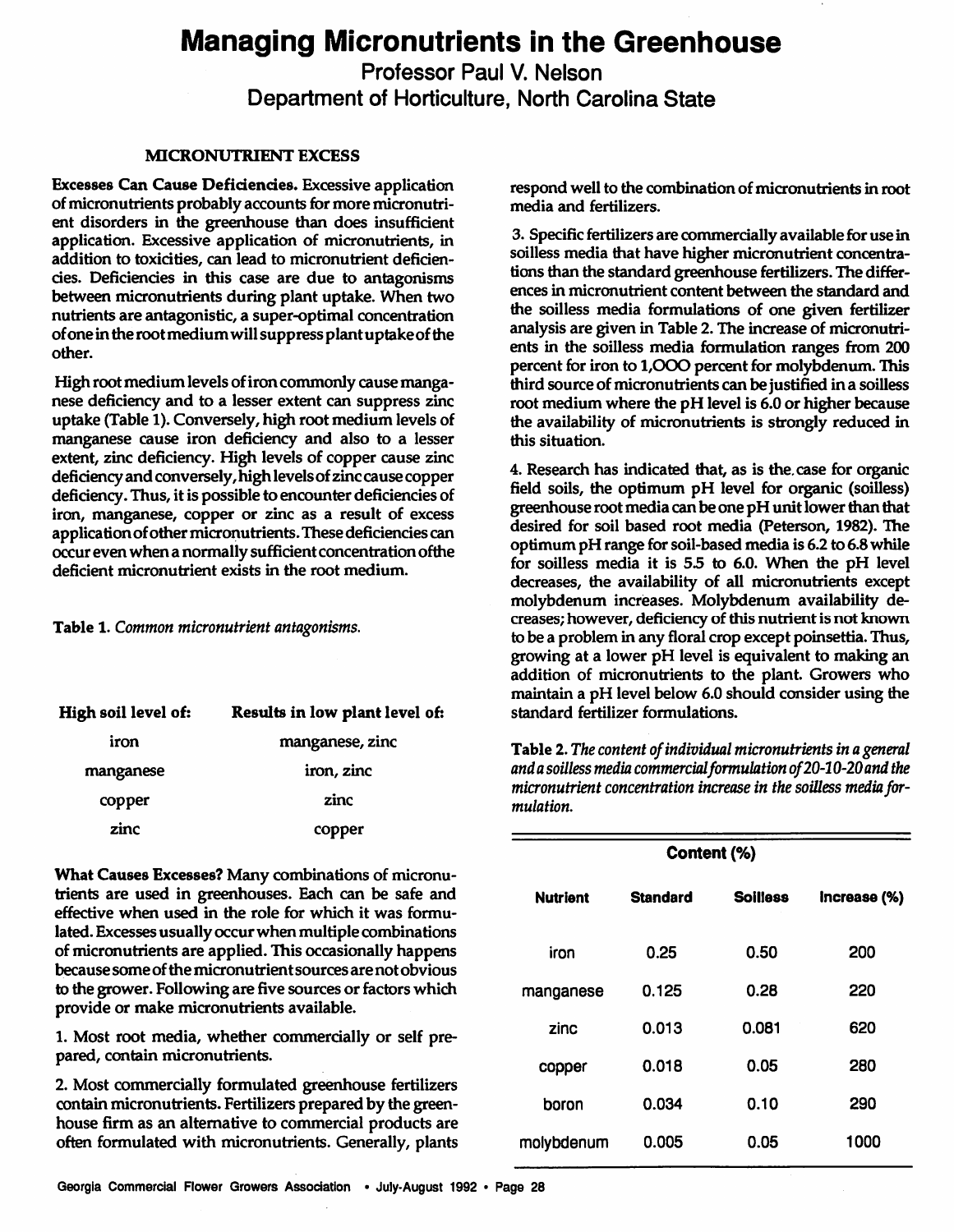5. Often the four causes of increased micronutrient availability just discussed lead to excess availability. Excess presence of one or more members of the micronutrient group can block uptake of another, bringing about a deficiency of the latter. It is then easy to diagnose the total problem as a micronutrient deficiency. Wilhout further information, correction is usually sought by applying a compete mixture of micronutrients. This makes the situation worse because the causal nutrients which are in excess become even higher in concentration. Even though the deficient nutrient is increased in the root medium, its uptake is not effectively increased.

Toxicity Correction. It is seldom possible to totally correct micronutrient toxicities. Vigilance should be exercised for preventing them. When toxicity does occur there are three steps which can be taken to reduce the problem.

The first and most obvious step is to stop application of micronutrients. Some fertilizer companies offer fertilizers without micronutrients. Otherwise, one can formulate their own fertilizer without micronutrients.

1. The second step is to raise the pH of the root medium. The availability of all micronutrients except molybdenum decreases as the pH rises. Iron availability decreases tenfold when the pH level is raised one unit. Extreme shifts should be avoided. It is sufficient to move the pH level to the upper end of the acceptable pH range for the crop.

Three methods can be used for raising root media pH. (a). A shift in the fertilization program from ammoniacal nitrogen (urea, ammonium nitrate, ammonium sulfate) to nitrate nitrogen (potassiumnitrate,calciumnitrate)sources will bring about a gradual rise in pH. (b). Limestone may be applied to the root medium surface at a rate of approximately 1 lb/cu yd per 0.1 unit rise in pH desired. This rate is for soilless media. Lower rates may suffice for soil-based media. Limestone reacts very slowly, thus two to six weeks may be required for a response. (c). For a rapid rise in pH, hydrated lime has been used. Caution should be taken to avoid contact with green tissues and neither limestone nor hydrated lime should be applied directly to ammonium containing fertilizers such as MagAmp or Osmocote. The high pH caused by these liming materials at the surfaces of such fertilizers can convert ammoniacal nitrogen to ammonia gas which is highly injurious to roots and foliage. One pound of hydrated lime should be sus pended in S gallons of water and then applied to the root medium at the rate of one pint per sq. ft (Koths et al., 1980). This is one quarter the volume normally used for watering.

3. The third measure which might be taken for alleviating a micronutrient toxicity involves manipulation of antagonistic pairs of nutrients. If the micronutrient present in excessis a member of an antagonistic pair (Table1) make an application of the other member of the pair. For ex ample, an excess of manganese, in addition to causing manganese toxicity, can result in iron deficiency. Application of iron alone will suppress manganese uptake and will increase iron uptake, thus alleviating both problems.

**Diagnosing Micronutrient Status. It is important to diag**nose the status of all micronutrients before undertaking corrective measures. As discussed, micronutrient disor ders can involve one or more nutrients as well as combi nations of toxicities and deficiencies. The presence of one micronutrient deficiency does not indicate that all other micronutrients are low. Application of a complete package of micronutrients in a situation where a deficiency/toxicity situation exists will increase the problem.

There are three systems for diagnosing nutrient status. The best diagnostic tool for micronutrients is foliar analysis. Visual observation of symptoms works but requires that damage be present. Not all damage is reversible. Commercial soil tests do not generally identify levels of all micronutrients. On the other hand, accurate tests and standards have been established for foliar analysis of all micronutrients. While the minimum and maximum critical foliar levels for micronutrients can vary for a few crops, these values do tend to be fairly standard for most crops. The general critical foliar levels for floral crops are presented in Table 3.

## *MICRONUTRIENT DEFICIENCY*

There are three alternative methods of application for micronutrients:

1. Dilute concentrations may be applied in combination with macronutrients during each fertilizer application throughout the crop cycle. Sources, rates, and the final elemental concentrationofeachmicronutrientaregivenin Table 4. This table will be helpful for those growers who formulate their own fertilizer and want to apply one or more but not all of the micronutrients. When all of the micronutrients are desired most commercially prepared fertilizers can be used since they contain all micronutri ents. When fertilizers are self-forrnulated, commercial products containing all micronutrients can be added into the fertilizer. Some of these products include Peters STEM, Peters Compound 111, and Miller's Mitrel M.

2. The second method of application calls for higher concentrations to be applied one time as a normal water ing. See Table 5 for sources, rates, and final elemental concentrations to be applied in a single application.

3. The third method involves a single foliar application of micronutrients. Sources, rates, and concentrations for foliar sprays are given in Table 6. Foliar sprays are very useful where root injury due to such factors as disease or poorlydrained root medium would reduce root uptakeof nutrients. However, the greatest risk of plant injury exists with foliar application. Spraying should be avoided dur ing the mid-day heat. The early morning, after sunrise, is an effective time. Plant uptake is enhanced by increased drying time which occurs during the moist times in the morning.Uptake is also greater in the light period than at night, thus making morning applications more desirable than evening sprays.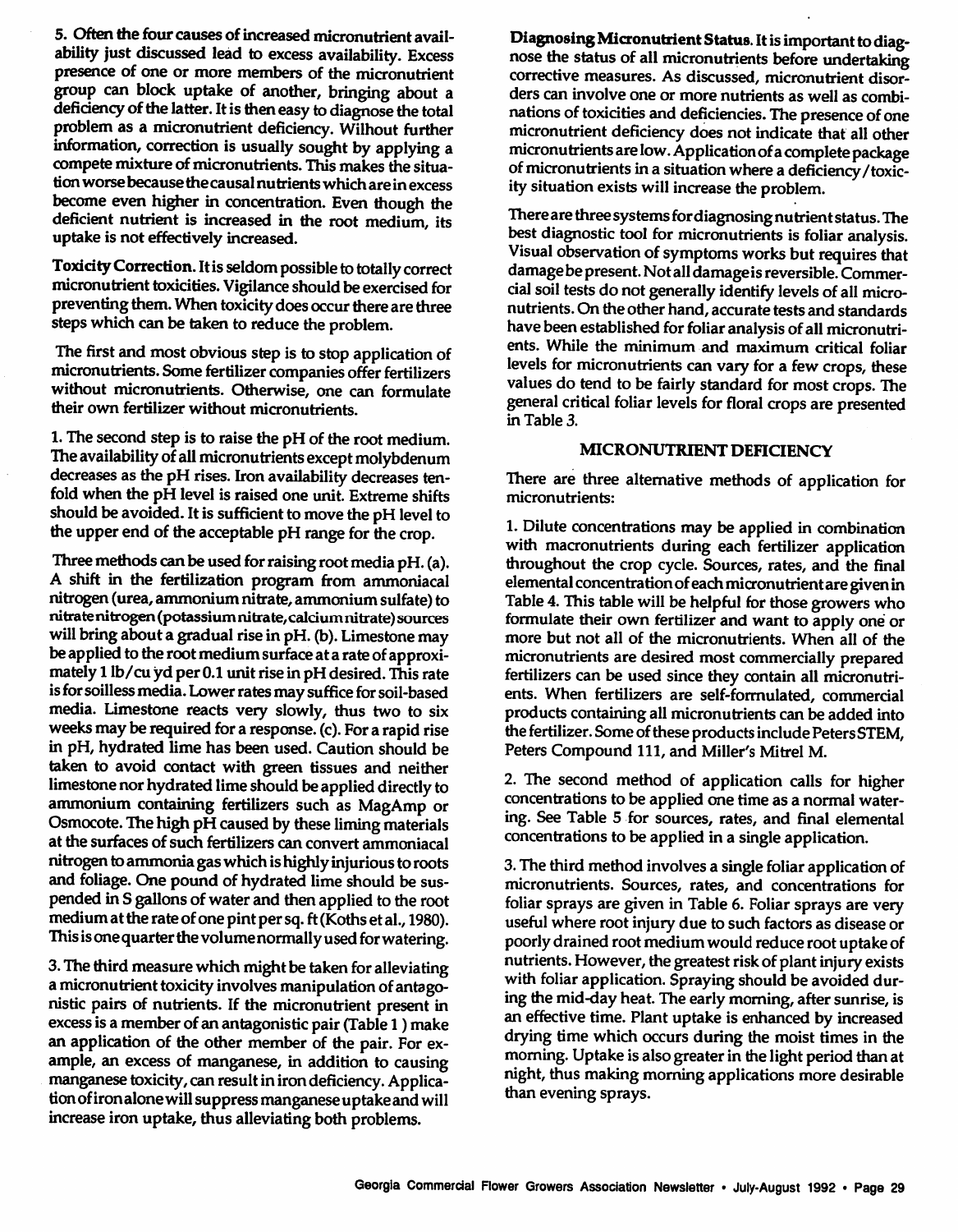|                                                    | <b>Weight of</b><br>source/100 gal |                                           | <b>Final</b><br>conc. |  |
|----------------------------------------------------|------------------------------------|-------------------------------------------|-----------------------|--|
| <b>Micronutrient Source</b>                        | OZ.                                | grams                                     | (ppm)                 |  |
| iron sulfate--20% iron OR<br>iron chelate (EDTA)-- | $\overline{4.0}$                   | 113.4                                     | 62.0 Fe               |  |
| 12% iron                                           | 4.0                                | 113.4                                     | 36.4 Fe               |  |
| manganese sulfate--28%<br>manganese                | 0.5                                | 14.2                                      | 10.0 Mn               |  |
| zinc sulfate--36% zinc                             | 0.5                                | 14.2                                      | 13.9 Zn               |  |
| copper sulfate--25% copper                         | 0.5                                | 14.2                                      | 9.3 Cu                |  |
| borax--11% boron OR                                | 0.75                               | 21.3                                      |                       |  |
| solubor--20% boron                                 | 0.43                               | 12.2                                      | 6.25B                 |  |
|                                                    |                                    | For soil-based media (.20% soil in media) |                       |  |
| sodium molybdate-38%<br>molybdenum OR              | 0.027                              | 0.77                                      |                       |  |
| ammonium molybdate--54%<br>molybdenum              | 0.019                              | 0.54                                      | 0.77 Mo               |  |
|                                                    |                                    | For soilless media                        |                       |  |
| sodium molybdate--38%<br>molybdenum OR             | 2.7                                | 77                                        |                       |  |
| ammonium molybdate--54%<br>molybdenum              | 1.9                                | 54                                        | <b>77 Mo</b>          |  |

*Table* 5.**Sources, rates, andfinal concentration ofthe micronutrientfor asingle corrective application ofone or more micronutrients applied to thesoil.\***

\*Do not apply combinations without first testing on a small number of plants. Wash solution off foliage after application.

**igzm** *l¥3c%S\*¥\*:i%«*

| <b>ORDER YOUR COPY TODAY!</b>                                                                                                                                                                       |  |  |  |  |
|-----------------------------------------------------------------------------------------------------------------------------------------------------------------------------------------------------|--|--|--|--|
|                                                                                                                                                                                                     |  |  |  |  |
|                                                                                                                                                                                                     |  |  |  |  |
|                                                                                                                                                                                                     |  |  |  |  |
|                                                                                                                                                                                                     |  |  |  |  |
| Phone Number                                                                                                                                                                                        |  |  |  |  |
| Number of books ordered @ \$8 per copy _____________                                                                                                                                                |  |  |  |  |
|                                                                                                                                                                                                     |  |  |  |  |
| Send order to: Agricultural Business Office, Room 203,<br>Conner Hall, The University of Georgia, Athens, Georgia<br>30602. Make check payable to: Georgia Cooperative<br><b>Extension Service.</b> |  |  |  |  |

## *Weeds of Southern Turfgrasses*

*By Tim Murphy, Daniel L Colvin, Ray Dickens, John W. everest, David Hall and Lambert B. McCarty*

*An easy to use practicalweed iden tification guide containing 437 color photos of 193weed speciesthat are found in Southern turfgrasses.*

*A valuable guide for golf course superin tendents, lawn care companies, roadside managers, sod growers, recreational fa cility managers, chemical company rep resentatives, Extension agents, Voca tional Agriculture teachers, and turfgrass students*



*\$8 Includes shipping and handling*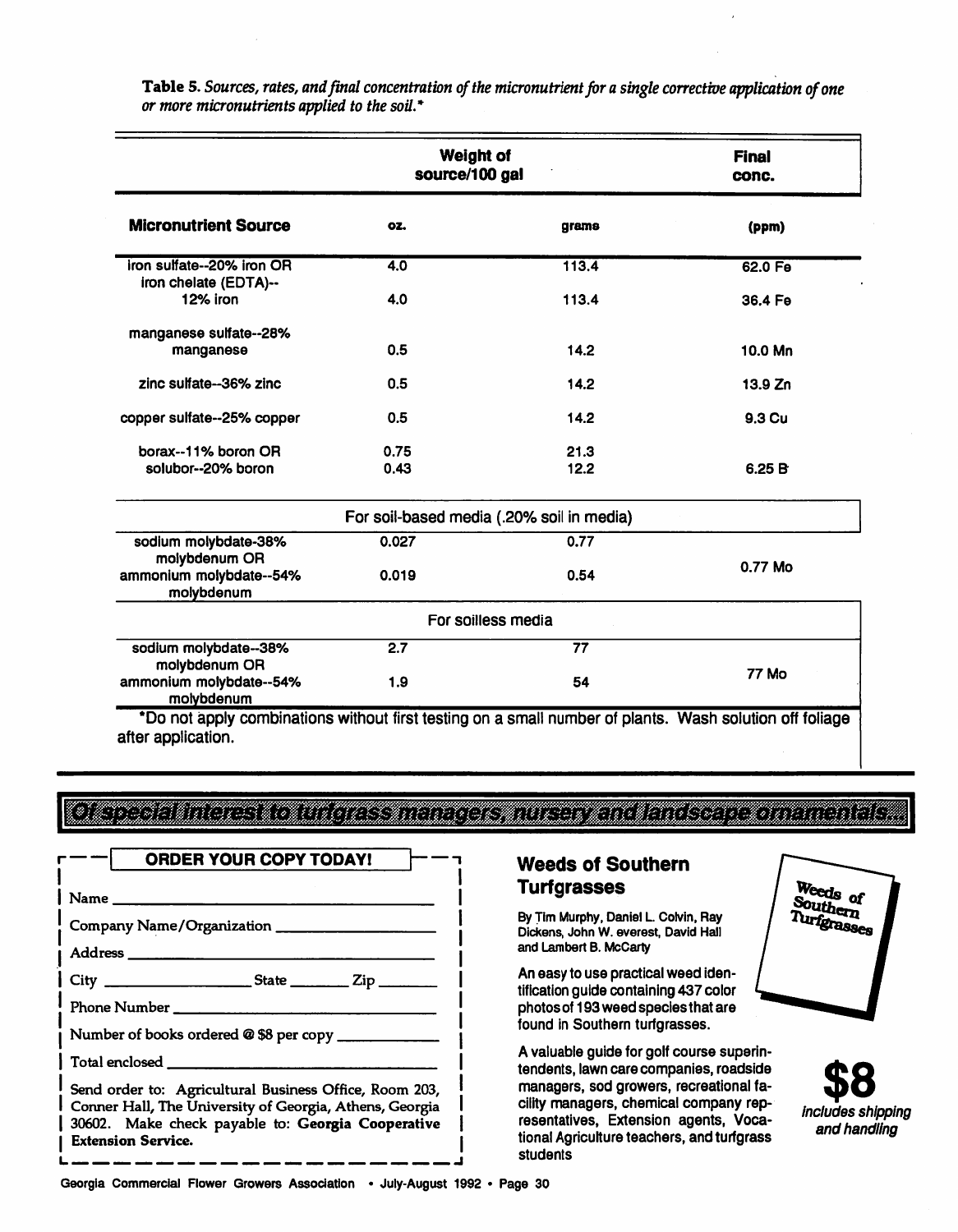| <b>Nutrient</b> | <b>Minimum</b><br>(ppm)* | <b>Maximum</b><br>(ppm) | <b>Comments on</b><br>maximum levels |
|-----------------|--------------------------|-------------------------|--------------------------------------|
| iron            | 40-50**                  | . <b></b>               |                                      |
| manganese       | 30                       | 500-600                 | fairly uniform over crops            |
| zinc            | 20                       | 100-200                 | highly variable                      |
| copper          | 5                        | 20-100                  | highly variable                      |
| boron           | $20 - 25$                | 100-300                 | highly variable                      |
| molybdenum      | $0.1 - 0.5$              | ---                     |                                      |

Table 3. General minimum and maximum critical foliar levels for floral crops.

\* The minimum critical foliar levels apply for most but not all floral crops.

\*\* A high foliar level of manganese will necessitate a higher minimum critical level of iron. Conversely, a higher foliar level of iron will necessitate a higher minimum critical level of manganese.

Table 4. Sources, rates, and final concentration of the micronutrient for continuous soil application of one or more micronutrients with every liquid fertilization.

|                                                    | Weight of<br>source/100 gal |                  | Final<br>conc. |  |
|----------------------------------------------------|-----------------------------|------------------|----------------|--|
| <b>Micronutrient Source</b>                        | OZ.                         | grams            | (ppm)          |  |
| iron sulfate--20% iron OR<br>iron chelate (EDTA)-- | 0.13                        | $\overline{3.7}$ | 2.00 Fe        |  |
| 12% iron                                           | 0.22                        | 6.2              |                |  |
| manganese sulfate--28%<br>manganese                | 0.012                       | 0.34             | $0.25$ Mn      |  |
| zinc sulfate--36% zinc                             | 0.0018                      | 0.051            | 0.05 Zn        |  |
| copper sulfate--25%<br>copper                      | 0.0027                      | 0.077            | 0.05 Cu        |  |
| borax--11% boron OR                                | 0.030                       | 0.85             | 0.25B          |  |
| solubor--20% boron                                 | 0.017                       | 0.48             |                |  |
| sodium molybdate--38%<br>molybdenum OR<br>ammonium | 0.00035                     | 0.010            | 0.01 Mo        |  |
| molybdate--54%<br>molybdenum                       | 0.00025                     | 0.007            |                |  |